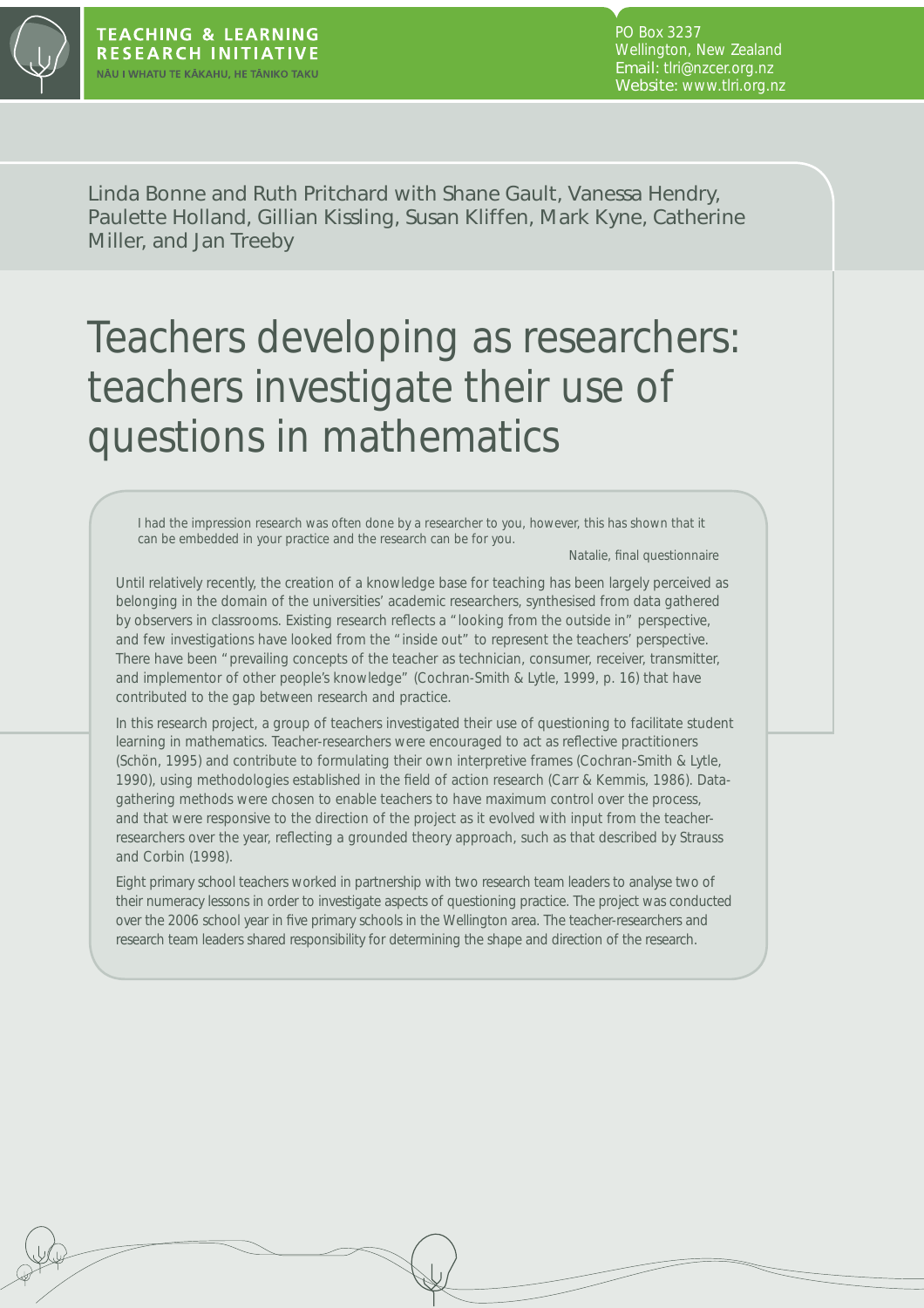

# Project aim and objectives

The principal aim of this project was for a group of teacher-researchers to collaborate with the research team leaders to investigate their use of questioning in mathematics. The objectives originated from the research team leaders' shared interest in numeracy teaching as observed in their roles as teachers and numeracy advisers, where questions clearly dominated the teacher– student interactions.

The project had two strands that were closely interwoven by the involvement of teachers as partners in the research team. One strand focused on building research capability of teachers, and was designed to:

- create opportunities through which experienced teachers can develop a greater capacity and capability for engaging in and undertaking quality research
- conduct research in the context of schools and classrooms in order to "look from the inside out"
- demonstrate methodological capacities that arise from teachers' existing skills, strategies, and thinking, through which the knowledge base of teaching embedded in teachers' everyday work can be made explicit.

The second strand was focused explicitly on teachers' views of their practice. It was intended that the outcomes would increase potential for improving student achievement.

The objectives were to:

- identify the various kinds of questions teachers use in mathematics
- explicate teachers' thinking about the use of questioning during lessons
- describe patterns of teachers' questioning within mathematics lessons
- identify barriers which inhibit the use of questioning
- examine conditions that support effective use of questioning.

# Research design and methodology

Over the course of the project, two sets of data were collected. The teacher-researchers gathered data that was to inform the examination of questioning, while the research team leaders collected data relating to the teacher-researchers' involvement in the research process. Sources of data included: annotated lesson transcripts, transcript analyses, categorised questions, interview summaries and audiotapes, notes from team meetings and interviews, teacher-researcher questionnaires, and a reflection journal.

The structure of the initial research design was key in developing the teacher-researchers' research capabilities as it scaffolded the data-gathering and analysis process. This structure allowed the teacher-researchers maximum control over the selection of the primary level of data to be analysed, and opportunities for in-depth reflection. Important features that contributed to the success of this process were:

- the use of accessible technology which the teacherresearchers controlled
- the lesson transcript being made available to them within a short time frame
- the interaction between the printed transcript and the videotape
- the inductive categorising process used
- having immediate and concentrated time for analysis
- discussing their findings with a research team leader in a reflective interview.

# Findings

The research process was seen as providing significant relevance and immediate effect on the teacherresearchers' own classroom practice, as indicated by the quotations below:

[The research process has] made me reflect more *deeply on my daily practice and the types of questions I ask. It has made me consider more carefully the purpose of questions.* Ursula, final questionnaire

*Having the opportunity to micro-analyse within a subject area has heightened my awareness of the strengths and weaknesses of my own classroom practice. This in turn has challenged me to either strengthen those practices that are valuable and to adjust/improve those practices that are weak.* Erin, final questionnaire

As the teacher-researchers examined their questioning practice, they developed their research skills. Initially, they were faced with deciding what counted as a question, then with exploring and finding language to articulate their purposes and motivations during mathematics lessons. The process of categorisation caused them to question the nature and purpose of categories in organising their thinking, and challenged assumptions about types of questions, the balance of categorised questions within lessons, how interventions in the learning process are prioritised, and expectations held about students. Synthesising the variety of individually identified themes to form a cohesive and shared interpretive framework enabled the teacherresearchers to further test and describe emerging ideas about their questioning practices. The ability to reflect on and articulate their practice was also developed:

*Classroom research helps you to reflect on what you* do and can only benefit student and teacher learning. Ingrid, final questionnaire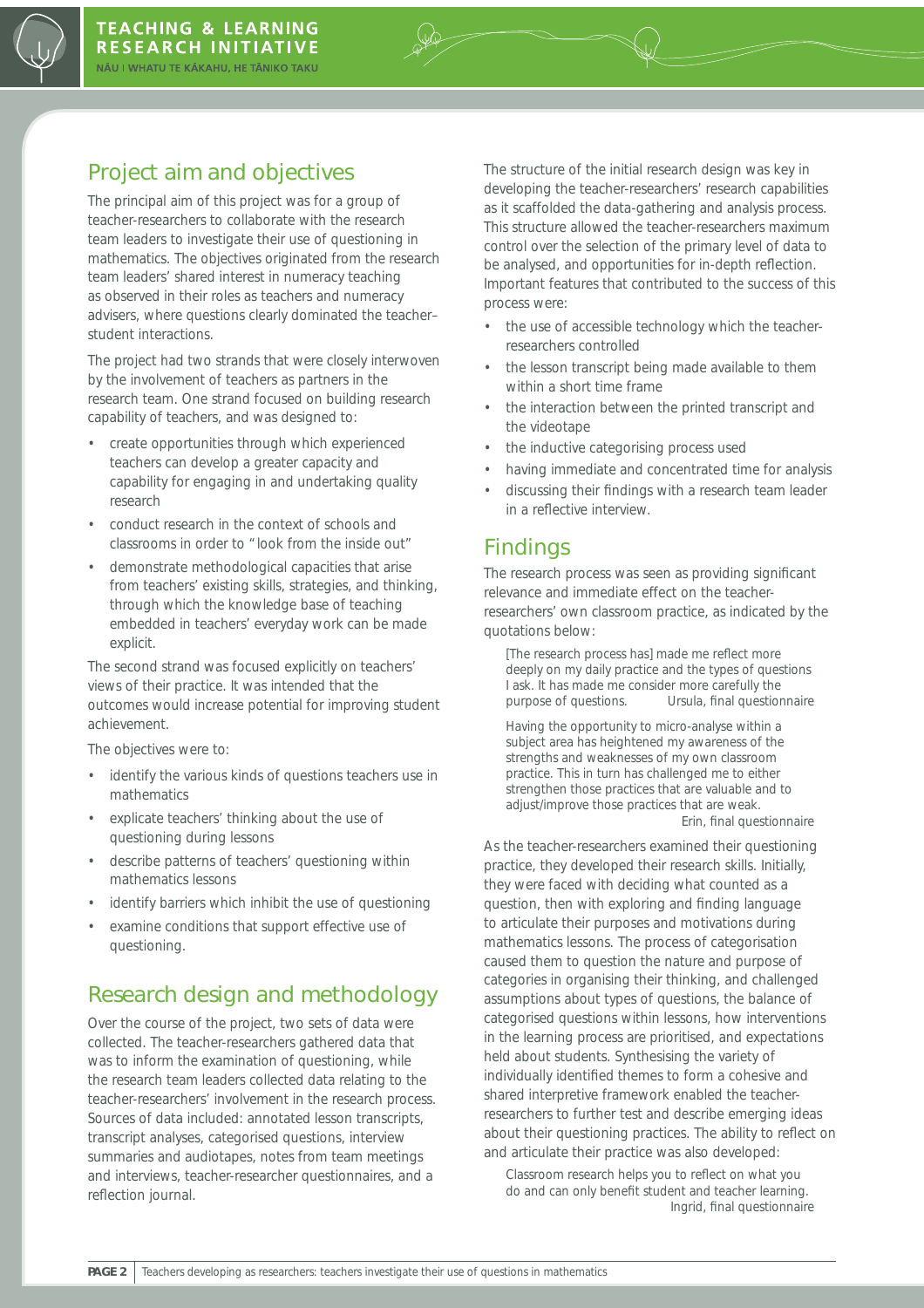The developing capability of the teachers as researchers was reflected in their changing views about the nature of research. At the end of the project, the teacherresearchers described research as a vehicle for sharing, challenging, or confirming existing ideas and introducing new ones. One aspect noted by the teacher-researchers was the complexity and scale of the research process:

*Research is fascinating when you are involved in it!! It is really difficult to do. [There are] heaps of factors to consider. It doesn't always give us answers.* Ursula, final questionnaire

*[Research] involves many facets and ideas ... the sharing of thoughts with other researchers…* Quentin, final questionnaire

Many diverse factors that influenced the formulation. selection, and delivery of their questions within a mathematics classroom were identified by the teacherresearchers. These included such considerations as: the purpose of a question, the perceived needs of students, the type of scaffolding required, the need to target particular students for a variety of purposes, timing within a lesson, and predicted student responses.

Participants discovered the most useful way to categorise their questions was to reflect on the purpose for which they were asked. As the study progressed, it became obvious to all the participants that such a process was a personal activity driven by knowledge of the students, personal experience, and context. How a question looks is not always indicative of its underlying purpose. The observation and classification of questions by an outside observer seems to be an unreliable method to uncover the purpose of a teacher's questions.

During the project, the teacher-researchers condensed their question categories from an initial 17 to five general categories that encompassed all the questions asked within their mathematics lessons. Categorising a question as open or closed did not prove helpful, as these categories were too broad and did not relate to the purposes of asking questions. Neither did other pre-existing matrices of question types match what the teacher-researchers developed as a meaningful set of categories. The refined set of categories gave the teacher-researchers a common language for discussing the role of questioning in their practice and, for some, helped to sharpen the focus on their purposes for questioning.

Much of the research that examines questioning in classrooms highlights the high quantity within a lesson as an issue. The teacher-researchers in this study identified at least 158 questions in their hourlong mathematics session, and seemed to equate the high rate of questioning with effective practice. This perception was still evident at the conclusion of the project, although some teacher-researchers queried this. Also of interest was that the teacher-researchers asked

close to 50 percent more questions of students who were operating at more advanced strategy stages.<sup>1</sup>

While the possible effect of particular combinations of question types was identified, the teacher-researchers did not identify any strong patterns of questioning within their lessons. More time may have been needed for the teacher-researchers to work with the final question categories in order to confidently classify their questions and to recognise significant patterns, if indeed any exist. Due to the complexity of questioning that became apparent during the project, and the fact that the teachers' decisions are so context bound, it appears there are no formulae for effective questioning in mathematics.

The teacher-researchers found it difficult to be specific about exactly how the research findings relating to questioning might be useful to teachers in general. The categories were seen as useful to the teachers involved in the project, as they had created them and "owned" them.

#### **Conclusions**

*Research doesn't always provide you with answers. It often provides more questions. There isn't always a neat, tidy conclusion that can be drawn.* Natalie, final questionnaire

Participation in this project had an effect on the teacherresearchers' views of the relationship between research and practice, and provided opportunities to reduce the gap between them. Throughout the project, the teacherresearchers encountered authentic research problems regarding methodology, analysis, and interpretation of data as they sought to make meaning from data gathered. The process of researching their own teaching practices served to transform the apparent simplicity of the task of identifying and categorisation of questions, to a complex undertaking which confronted the teacherresearchers with some of the essential elements implicit in their everyday teaching.

The unique perspectives of these teacher-researchers about questioning provide a valuable contribution to the knowledge base about teaching in this area. Their detailed examination of the thinking that underlies the formulation of questions enabled the teacherresearchers to examine their metacognitive processes, highlighting the complexities of questioning as a synergy of interrelated factors that interact to determine the direction of teaching and learning within a lesson. Explaining their thinking to others compelled the teacher-researchers to articulate their practice more precisely, and to discuss and debate related issues.

The process of close analysis and discussion of their teaching practice was an outcome valued by the teacherresearchers, which they saw as useful for other teachers. However, it was difficult for them to assess the value of